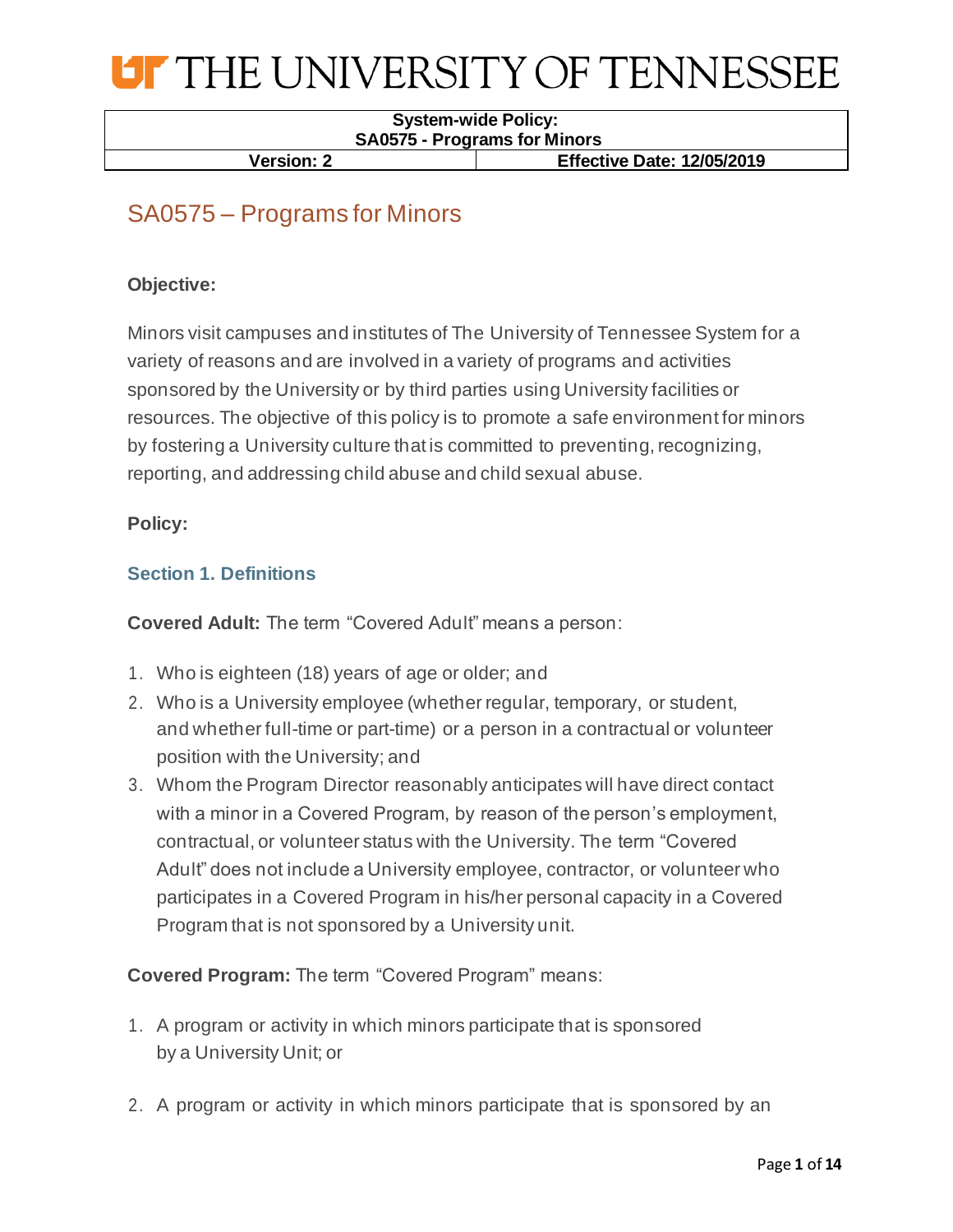| <b>System-wide Policy:</b>          |                                   |
|-------------------------------------|-----------------------------------|
| <b>SA0575 - Programs for Minors</b> |                                   |
| <b>Version: 2</b>                   | <b>Effective Date: 12/05/2019</b> |

entity other than a University Unit and involves use of University owned or controlled real property.

Examples of Covered Programs include, but are not limited to, athletic camps, academic camps, day care or early learning programs/centers, recreational camps, individual lessons, workshops, competitions, clinics, conferences, pre-enrollment visits, University outreach programs and activities, 4-H programs, and University Units that employ minors under University HR0110 - [Employment of Minors](https://universitytennessee.policytech.com/docview/?docid=99&public=true)

For purposes of this policy, an athletic camp owned or operated by an employee of the University's athletics department (including but not limited to an athletic camp operated by a limited liability company owned by a University coach), either on or off campus, and in which prospective student-athletes participate, shall be considered a Covered Program that is sponsored by a University Unit.

The term "Covered Program" does not include:

- 1. A program or activity that requires each minor to be accompanied by his/her parent or legal guardian.
- 2. A program or activity designed primarily for regularly enrolled University students, including credit courses and community service projects organized by the University;
- 3. A program or activity open to the general public that is not targeted toward minors (e.g., athletic events, plays, concerts, lectures, and UTIA Field Days and Special Events);
- 4. Practicum activities, student teaching activities, or college-approved academic curriculum activities that include University student interaction with minors;
- 5. Orientation programs for freshman or transfer students;
- 6. Campus tours and visitation programs for prospective students that do not involve an overnight stay;
- 7. Field trips supervised by a minor participant's school or organization and not sponsored by the University; or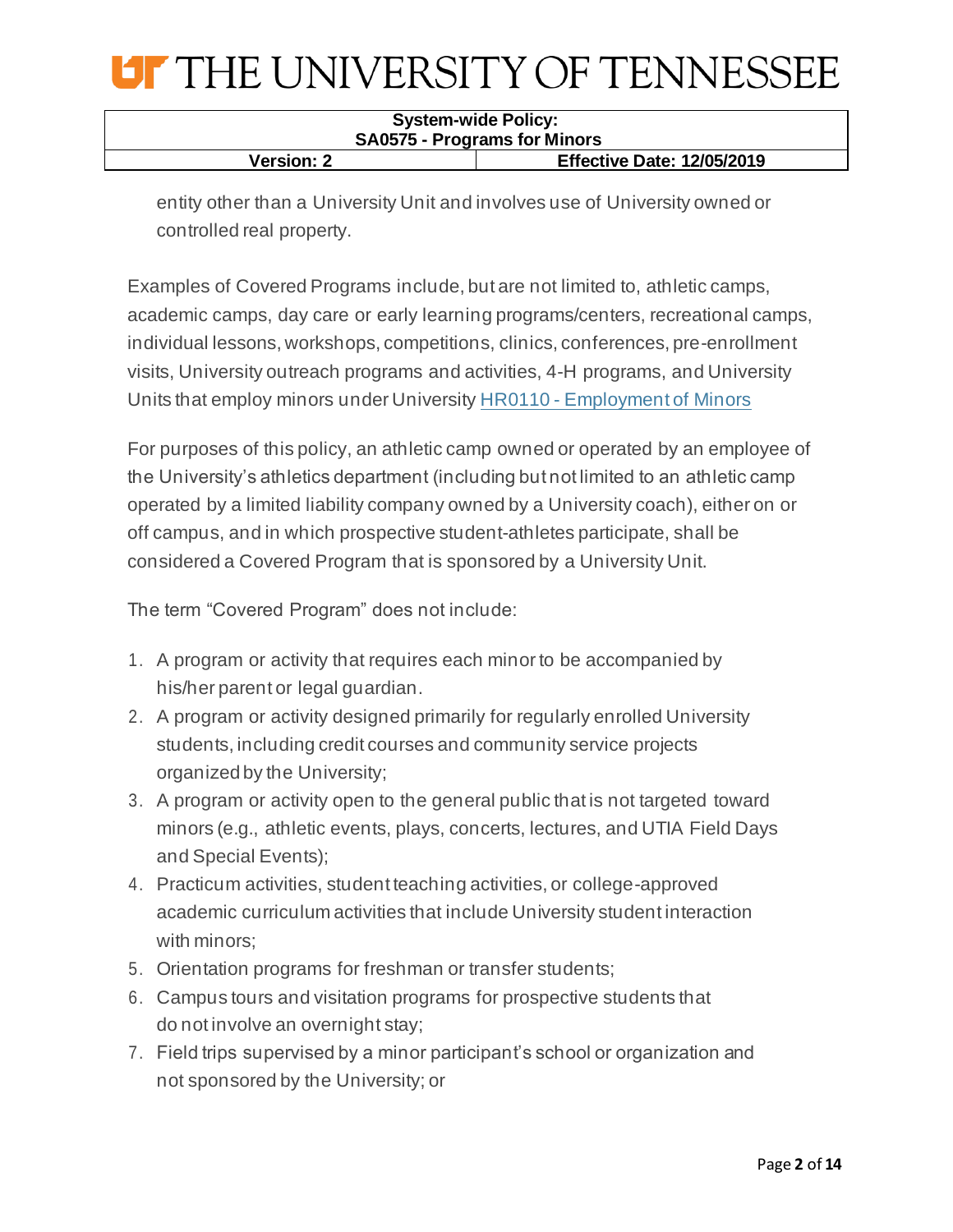

| <b>System-wide Policy:</b>          |                                   |
|-------------------------------------|-----------------------------------|
| <b>SA0575 - Programs for Minors</b> |                                   |
| <b>Version: 2</b>                   | <b>Effective Date: 12/05/2019</b> |

8. Patient-care related activities relating to minors. (This exception does not exclude day care programs from the definition of "Covered Program.")

If there is any doubt whether a particular program or activity is subject to this policy, the Program Director shall consult with the Designated Official, who shall consult with the Office of the General Counsel as needed.

This policy does not prohibit the employment of minors in compliance with University HR0110 - [Employment of Minors.](https://universitytennessee.policytech.com/docview/?docid=99&public=true)

Minors brought onto University property or to a University-sponsored event by an employee, contractor, volunteer, or student, and who are not participating in a Covered Program, are the sole responsibility of the employee, contractor, volunteer, or student.

**Designated Official:** The term "Designated Official" means the official designated by the Chancellor/Vice President to have responsibility for implementation of this policy at the campus/institute level, for centralizing the review, approval, and monitoring of Covered Programs, and for monitoring the compliance of Covered Programs with the campus/institute procedure required by Section 6 of this policy. The Chancellor/Vice President shall notify the General Counsel and the campus/institute Human Resources Officer of the name of the Designated Official.

**Direct Contact:** The term "direct contact" means instruction, care, supervision, guidance, or control of a minor, and/or routine interaction with a minor.

**Minor/Child:** The term "minor" or "child" means a person who is under eighteen (18) years of age or who is reasonably presumed to be under eighteen (18) years of age.

**Program Director:** With respect to a Covered Program sponsored by a University Unit, the term "Program Director" means the person primarily responsible for the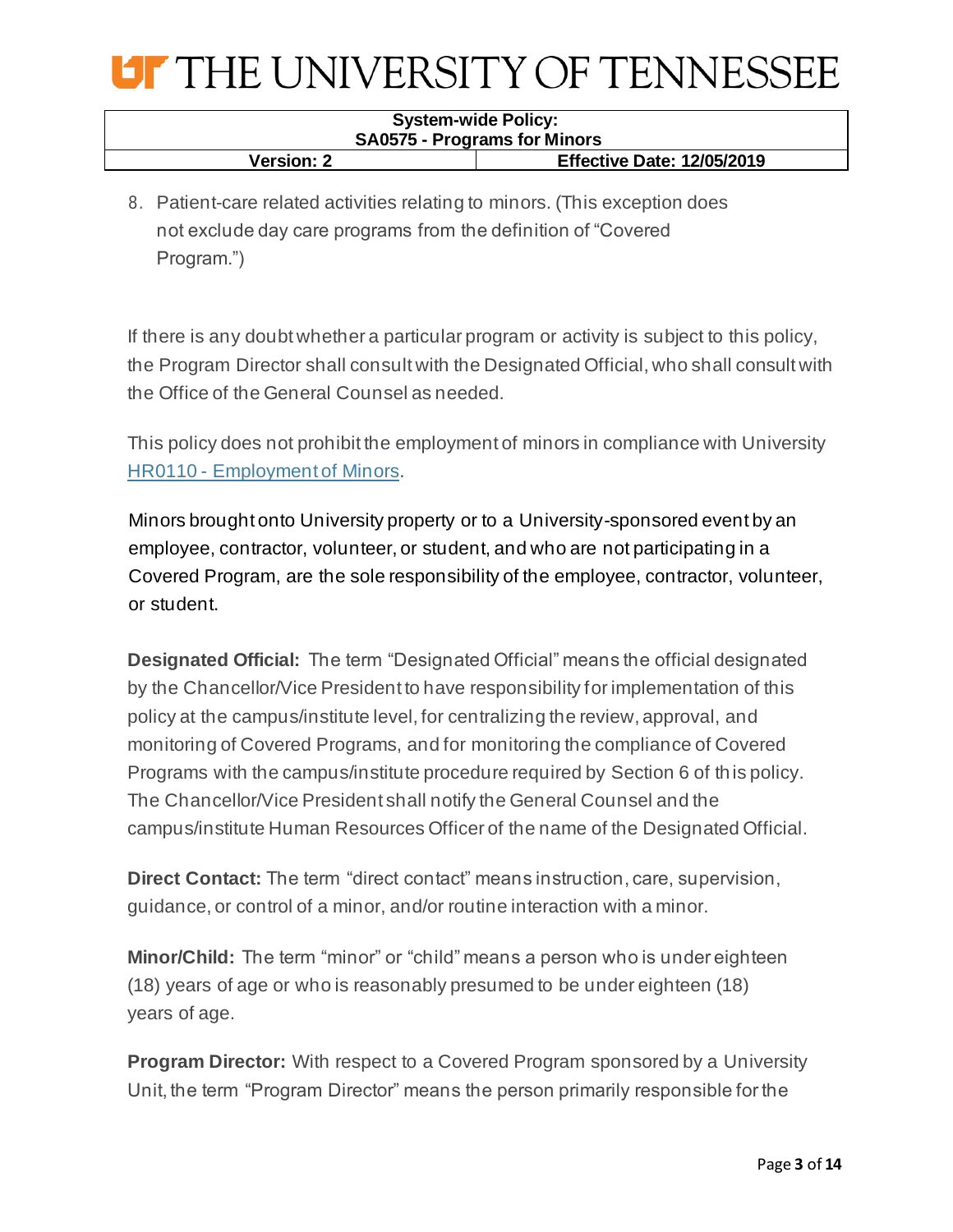| <b>System-wide Policy:</b>          |                                   |
|-------------------------------------|-----------------------------------|
| <b>SA0575 - Programs for Minors</b> |                                   |
| <b>Version: 2</b>                   | <b>Effective Date: 12/05/2019</b> |

management and oversight of a Covered Program, including identifying all Covered Adults and ensuring the Covered Program's compliance with this policy.

With respect to a Covered Program not sponsored by a University Unit, the Program Director is the University employee who serves as the primary University contact with the third party who is sponsoring the Covered Program.

**University Unit:** The term "University Unit" means a department, division, school, college, administrative unit, or other official organization of a campus or institute of The University of Tennessee. University extension offices and research centers are considered University Units for purposes of this policy. Student organizations are not University Units for purposes of this policy.

### Section 2. Mandatory Reporting of Child Abuse and Child Sexual Abuse

#### **A. External Reporting**

Tennessee law mandates reporting by any person who has knowledge of physical or mental harm to a child if: (1) the nature of the harm reasonably indicates it was caused by brutality, abuse, or neglect; or (2) on the basis of available information, the harm reasonably appears to have been caused by brutality, abuse, or neglect. Tennessee law also mandates reporting by any person who knows or has reasonable cause to suspect that a child has been sexually abused, regardless of whether the child has sustained any apparent injury as a result of the abuse. **The Tennessee mandatory reporting laws apply to all University employees, contractors, and volunteers, even if they are not Covered Adults subject to the other sections of this policy, and even if the child abuse or child sexual abuse does not occur in connection with a Covered Program. For purposes of the Tennessee mandatory reporting law, University students who are under the age of eighteen (18) are not excluded from the definition of a child.**

In the event of a life threatening emergency, a report of child abuse or child sexual abuse should be made by calling 911. In other cases, a report of child abuse or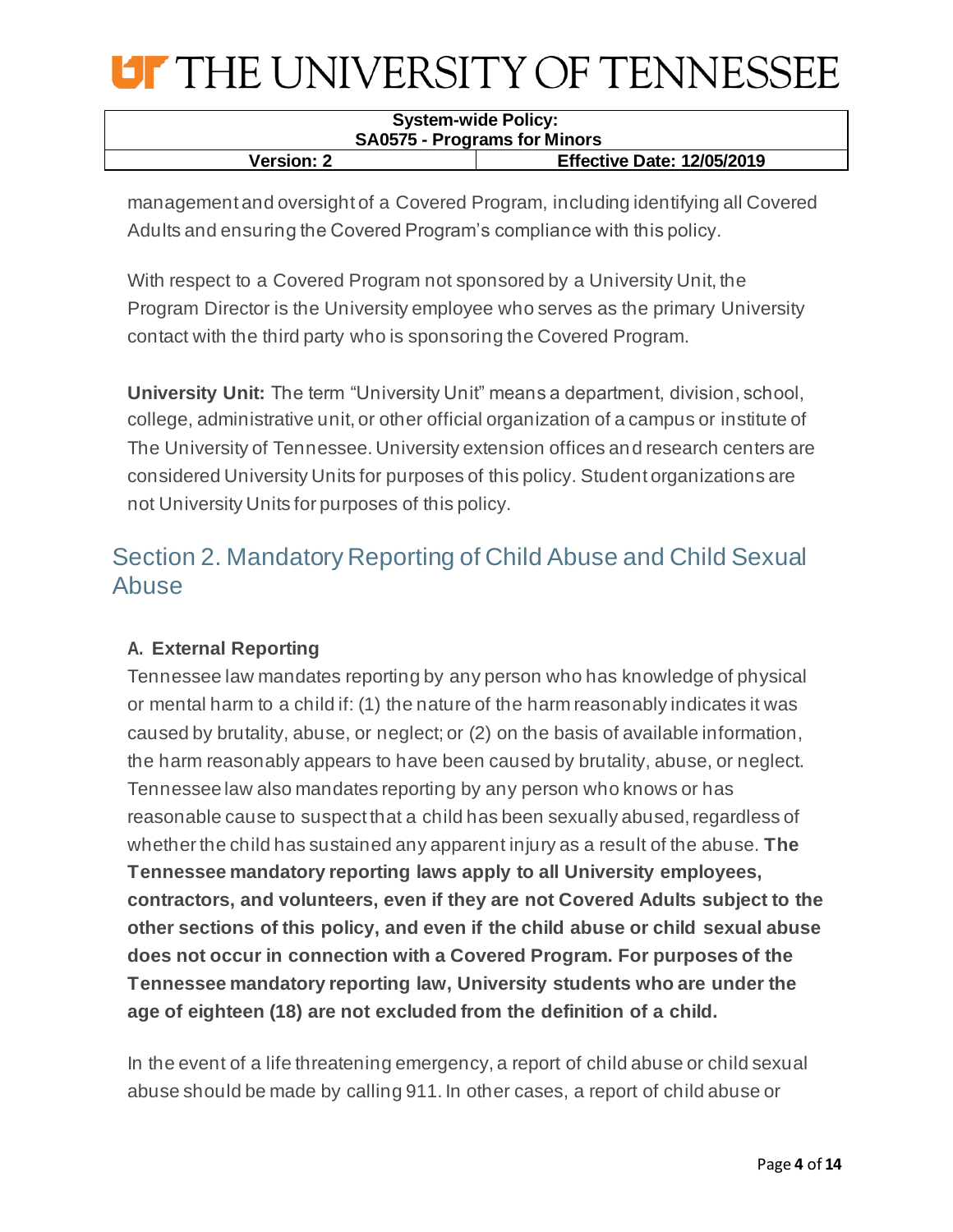| <b>System-wide Policy:</b>                             |  |
|--------------------------------------------------------|--|
| <b>SA0575 - Programs for Minors</b>                    |  |
| <b>Effective Date: 12/05/2019</b><br><b>Version: 2</b> |  |

child sexual abuse must be made immediately to one of the following authorities outside the University:

- 1. The Tennessee Department of Children's Services (call the Central Intake Child Abuse Hotline at 1-877-237-0004).
- 2. The sheriff of the county where the child resides.
- 3. The chief law enforcement official of the city where the child resides.
- 4. A judge having juvenile jurisdiction over the child.

Tennessee law provides immunity from civil and criminal liability for any person who makes a good faith report of suspected child abuse or child sexual abuse. In addition, no person making a good faith report of suspected child abuse or child sexual abuse, or participating in an investigation thereof, shall be subject to retaliation by the University.

#### **B. Additional Internal Reporting for University Employees**

Reporting to University police, a supervisor, or any other University official or employee does **not** satisfy an individual's statutory duty to report child abuse or child sexual abuse to one of the external authorities listed above. However, after reporting child abuse or child sexual abuse to one of the external authorities listed above, a University employee shall also provide notice of the report to his/her supervisor, University police, or the Office of the General Counsel. The identity of a University employee who reports an incident of child abuse or child sexual abuse shall be kept confidential and shall not be disclosed except as authorized by law.

Upon receiving such a report, the employee's supervisor, University police, or the Office of the General Counsel shall ensure that the Tennessee mandatory reporting statute has been followed and coordinate an appropriate University response with state officials and local law enforcement, which may necessitate notifying other University employees with a need to know about the report.

Persons who have been identified by the University as "campus security authorities" for purposes of compliance with the Jeanne Clery Disclosure of Campus Security Policy and Campus Crime Statistics Act ("Clery Act") shall evaluate whether there is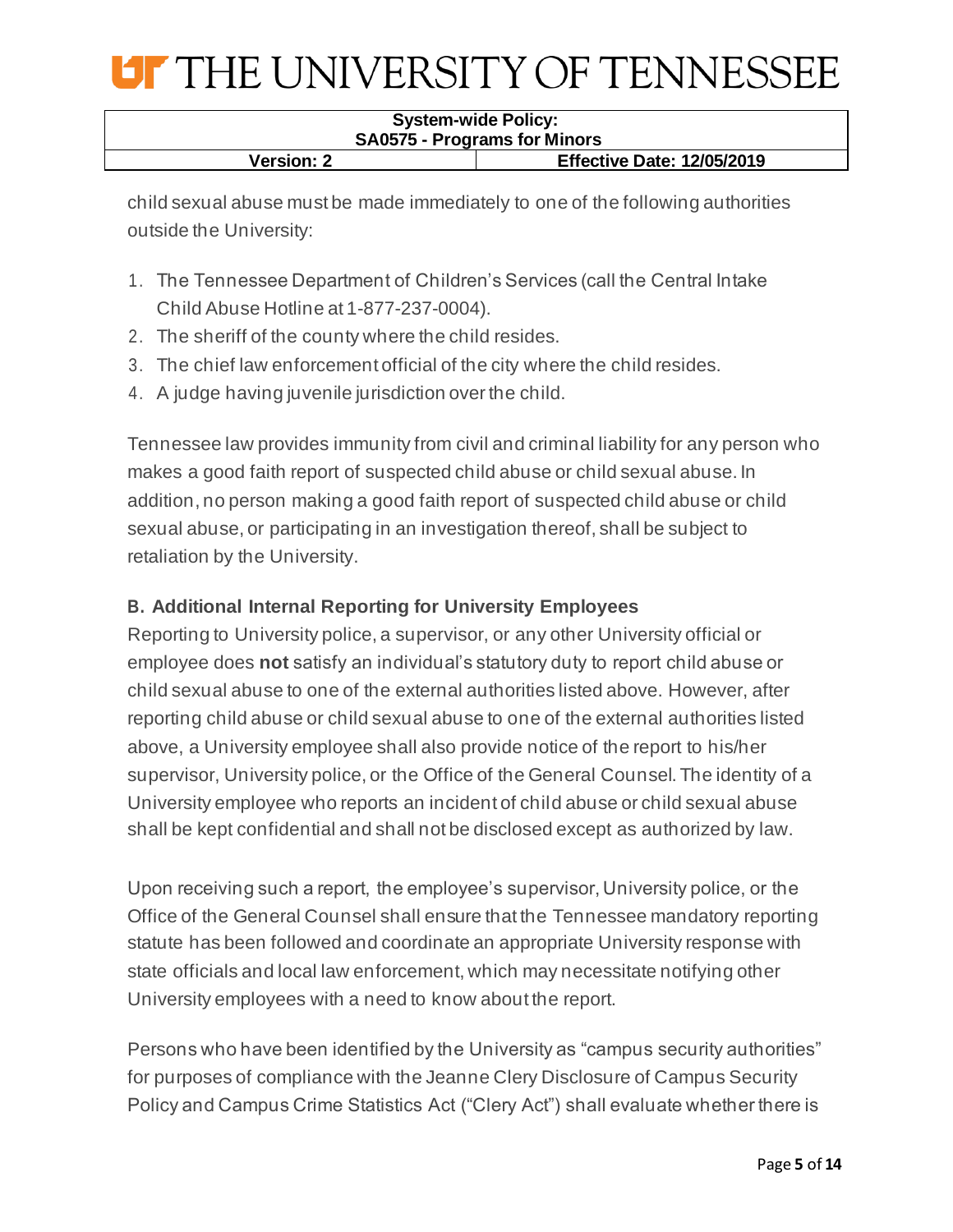| <b>System-wide Policy:</b><br><b>SA0575 - Programs for Minors</b> |  |
|-------------------------------------------------------------------|--|
| <b>Effective Date: 12/05/2019</b><br><b>Version: 2</b>            |  |

also a legal duty to report the incident to the University Unit responsible for compiling and reporting crime statistics.

## Section 3. Criminal Background Check Requirements for Covered Programs Sponsored by a University Unit

The following provisions concerning criminal background checks shall apply to all Covered Programs sponsored by a University Unit.

- A. Except as otherwise provided in this Section 3 or Section 5, a criminal background check shall be conducted on all persons in the following categories:
	- 1. Covered Adults;
	- 2. Employees, full-time or part-time, whose duties involve work in a University residential facility (including employees whose primary duties involve work in these facilities and employees who may need access to such facilities only periodically, such as maintenance or safety and health staff); and
	- 3. Employees, full-time or part-time, who have access to a locker room or shower room in a University athletic or recreational facility (including employees who are assigned to work in these facilities and employees who may need access to such facilities periodically, such as maintenance or safety and health staff).

Criminal background checks on the persons described above shall be repeated no less frequently than every four (4) years.

- B. Each campus/institute will determine who shall bear the cost of criminal background checks.
- C. The Chief Human Resources Officer, in consultation with Designated Officials and the Office of the General Counsel, shall determine the type of criminal background checks and the vendor who will perform the criminal background checks, which shall include but not be limited to a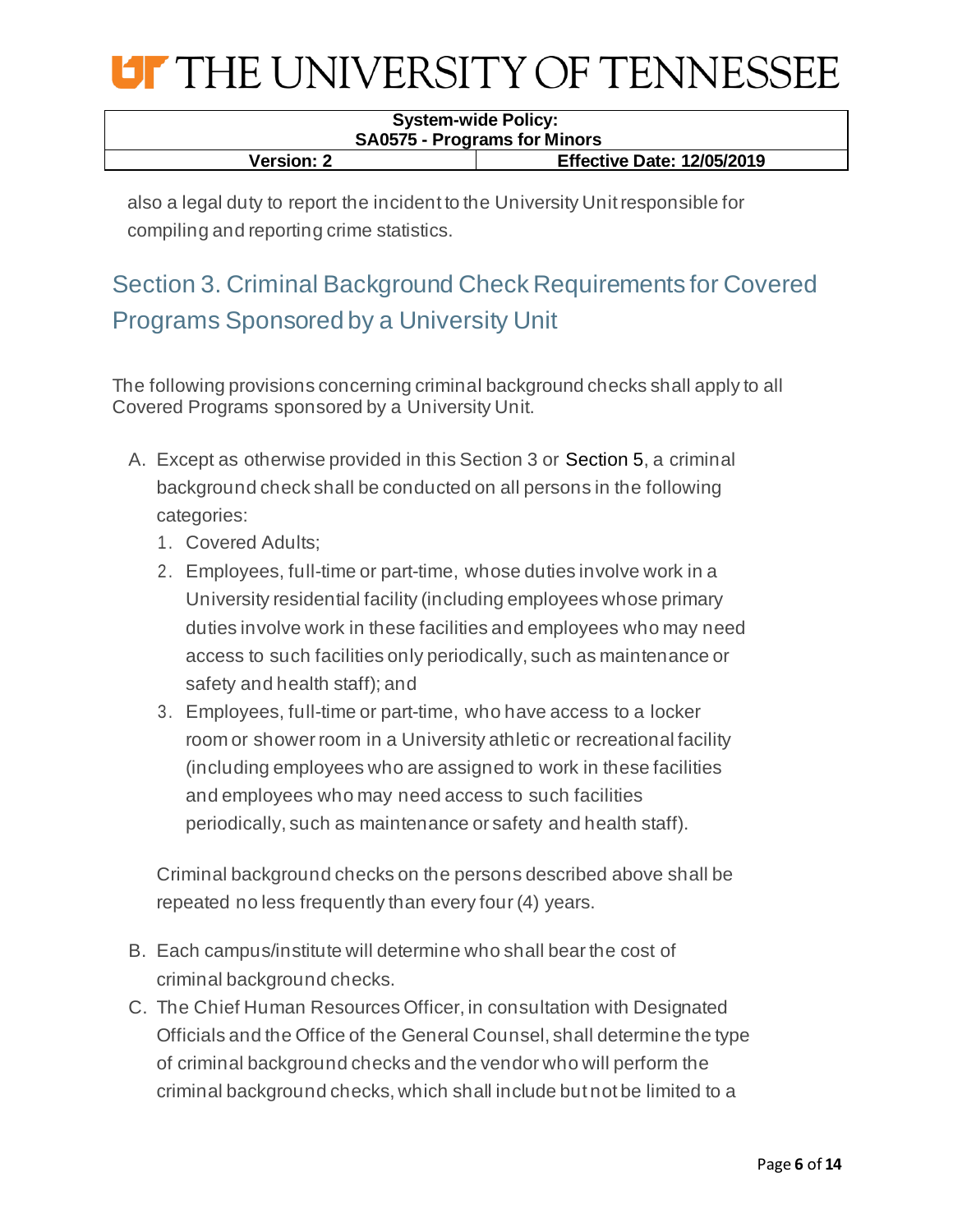| <b>System-wide Policy:</b>                             |  |
|--------------------------------------------------------|--|
| <b>SA0575 - Programs for Minors</b>                    |  |
| <b>Effective Date: 12/05/2019</b><br><b>Version: 2</b> |  |

search of the National Sex Offender Public Website and the Tennessee Felony Offender Database.

- D. Criminal background checks shall be conducted under the direction of the campus/institute Office of Human Resources. The campus/institute Office of Human Resources shall develop a process for documenting whether a criminal background check has been conducted on a person, and, if so, the date on which the criminal background check expires pursuant to this policy.
- E. The Program Director shall ensure that the campus/institute Office of Human Resources has had a criminal background check conducted on a Covered Adult within the last four (4) years before allowing the Covered Adult to participate in a Covered Program.
- F. The campus/institute Office of Human Resources shall ensure that a criminal background check is conducted on employees whose primary duties involve work in a University residential facility or a University athletic or recreational facility with a locker or shower room. The campus/institute Designated Official is responsible for notifying management of areas that employ staff who need periodic access to such facilities of their responsibility to provide the campus/institute Office of Human Resources with the names of these employees to ensure all necessary background checks have been done.
- G. If, after proper verification, a person's criminal background check is determined to indicate a conviction of one or more of the following offenses, Human Resources or the Program Director shall promptly notify the DesignatedOfficial:
	- 1. Any sexual [offense](https://sor.tbi.tn.gov/SOMainpg.aspx);
	- 2. Any offense against children, including but not limited to child abuse, child sexual abuse, or other crime involving the endangerment of a minor;
	- 3. Battery or assault, including but not limited to domestic violence related offenses;
	- 4. Any drug distribution offense or felony drug possession;
	- 5. Any violent offense (e.g., murder, kidnapping, rape, assault)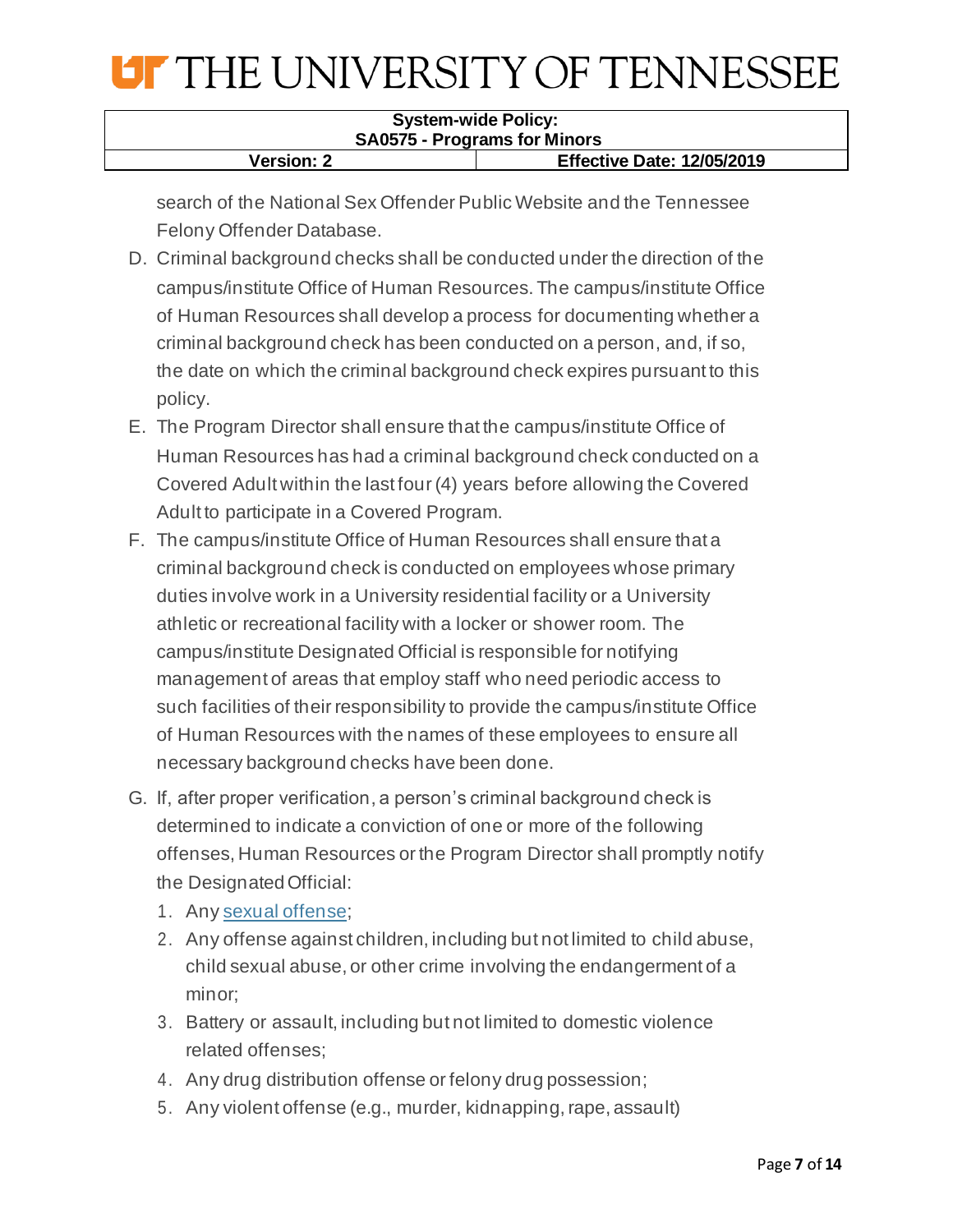| <b>System-wide Policy:</b><br><b>SA0575 - Programs for Minors</b> |  |
|-------------------------------------------------------------------|--|
| <b>Effective Date: 12/05/2019</b><br><b>Version: 2</b>            |  |

6. Any other felony or crime involving moral turpitude.

Absent an exception granted by the Designated Official, following consultation with the campus/institute Human Resources Officer and the Office of the General Counsel, the Program Director shall not allow any person to participate in a Covered Program if his or her criminal background check, after proper verification, is determined to indicate conviction of one or more of the offenses listed above.

- H. If the criminal background check reveals any of the criminal offenses identified above or other criminal offenses, the continued employment or assignment of a Covered Adult, an employee whose duties involve work in a University residential facility, or an employee who has access to a locker room or shower room in a University athletic or recreational facility, shall be approved or disapproved as follows: (1) in the case of staff, student employees, contractors, and volunteers, by the campus/institute Office of Human Resources, in consultation with appropriate campus/institute administrators and the Office of the General Counsel; and (2) in the case of faculty, by the campus/institute Chief Academic Officer (following notification from the campus/institute Officeof Human Resources) in consultation with the Office of the General Counsel. In addition, if the criminal background check of a Covered Adult or employee who is also a student indicates a conviction of any of the criminal offenses identified above or other criminal offenses, the campus/institute Office of Human Resources shall communicate the results of the background check to the Chief Student Affairs Officer for the campus/institute, who shall evaluate whether any additional action needs to be taken in consultation with appropriate campus/institute administrators and the Office of the General Counsel.
- I. All Covered Adults, including but not limited to current employees, contractors, and volunteers who qualify as Covered Adults and who have not had a criminal background check performed within the last four (4) years, shall execute a criminal background check consent form approved by the Office of the General Counsel. All employees who have not had a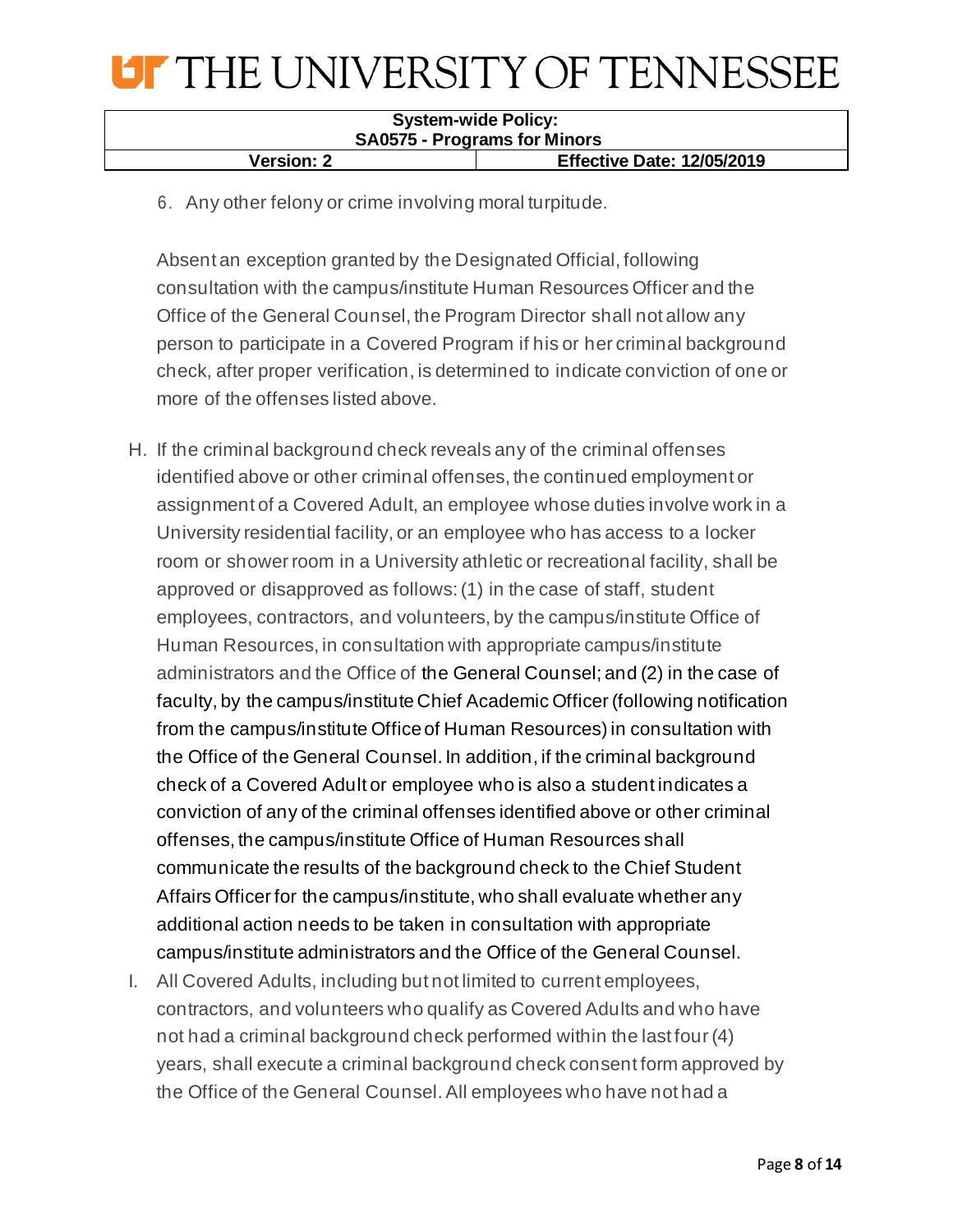| <b>System-wide Policy:</b>                             |  |
|--------------------------------------------------------|--|
| <b>SA0575 - Programs for Minors</b>                    |  |
| <b>Effective Date: 12/05/2019</b><br><b>Version: 2</b> |  |

criminal background check performed within the last four (4) years and whose primary duties involve workin a University residential facility or a University facility with a locker or shower room shall execute a criminal background check consent form approved by the Office of the General Counsel. The University reserves the right to take appropriate action with respect to persons who falsified or failed to disclose information on employment or admissions applications discovered as a result of the criminal background check.

## Section 4. Training Requirements Relating to Covered Programs Sponsored by a University Unit

The system Office of Human Resources shall develop a training program that campuses and institutes shall use to train Program Directors and Covered Adults on how to prevent, recognize, report, and address child abuse. The training program should address at least the following topics:

- 1. Definition of child abuse, and the signs, symptoms, and effects of child abuse;
- 2. Responding to suspected child abuse, including but not limited to reportingof suspected child abuse under Tennessee law and this policy; and
- 3. Child abuse prevention strategies, including campus/institute policies for Covered Programs.

The Designated Official shall ensure that every Program Director is trained at least once every two (2) years. The Program Director shall ensure a Covered Adult has been trained within the last two (2) years before allowing the Covered Adult to participate in a Covered Program. Electronic documentation that a Program Director or Covered Adult has been trained shall be maintained by the system Office of Human Resources for at least two (2) years.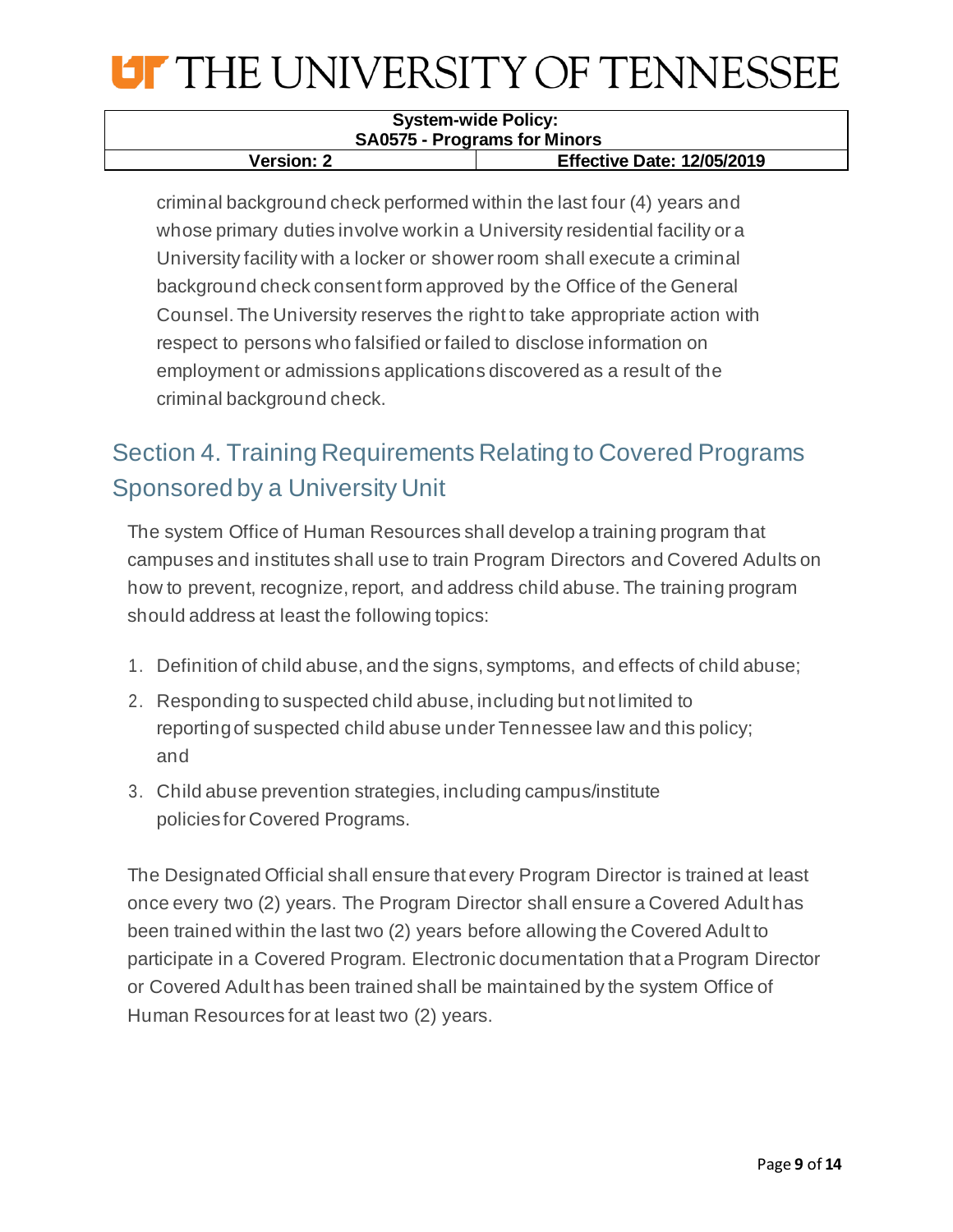#### **System-wide Policy: SA0575 - Programs for Minors Version: 2 Effective Date: 12/05/2019**

## Section 5. Exceptions to Requirements for Criminal Background Checks and Training

The provisions of Section 3 and Section 4 of this policy relating to criminal background checks and training shall not apply in the following circumstances:

- 1. In circumstances when it is not feasible to conduct full criminal background checks, due to volume, timing, or for other reasons, Covered Programs may elect to adopt preventive measures in lieu of criminal background checks and training of University volunteers, but only with the prior written approval of the campus/institute Designated Official. A Program Director applying this exception shall:
	- a. Ensure that a registry check is performed on all volunteers by using the National Sex Offender Public Website, the Tennessee Felony Offender database and the Tennessee Department of Health's online abuse registry, prior to participation in the Covered Program;
	- b. Ensure that all volunteers work in a public place during the Covered Program, are supervised by a Covered Adult who has undergone a criminal background check, and present photo identification prior to participation in the Covered Program;
	- c. Ensure that all volunteers sign a statement verifying their understanding of, and agreement to comply with, Tennessee's law on the mandatory reporting of child abuse and child sexual abuse; and
	- d. Register the name of the volunteers as University volunteers in IRIS.
	- e. Communicates to the campus/institute Designated Official in writing the fact that the Program Director has granted an exception to the criminal background check requirement for the Covered Adult.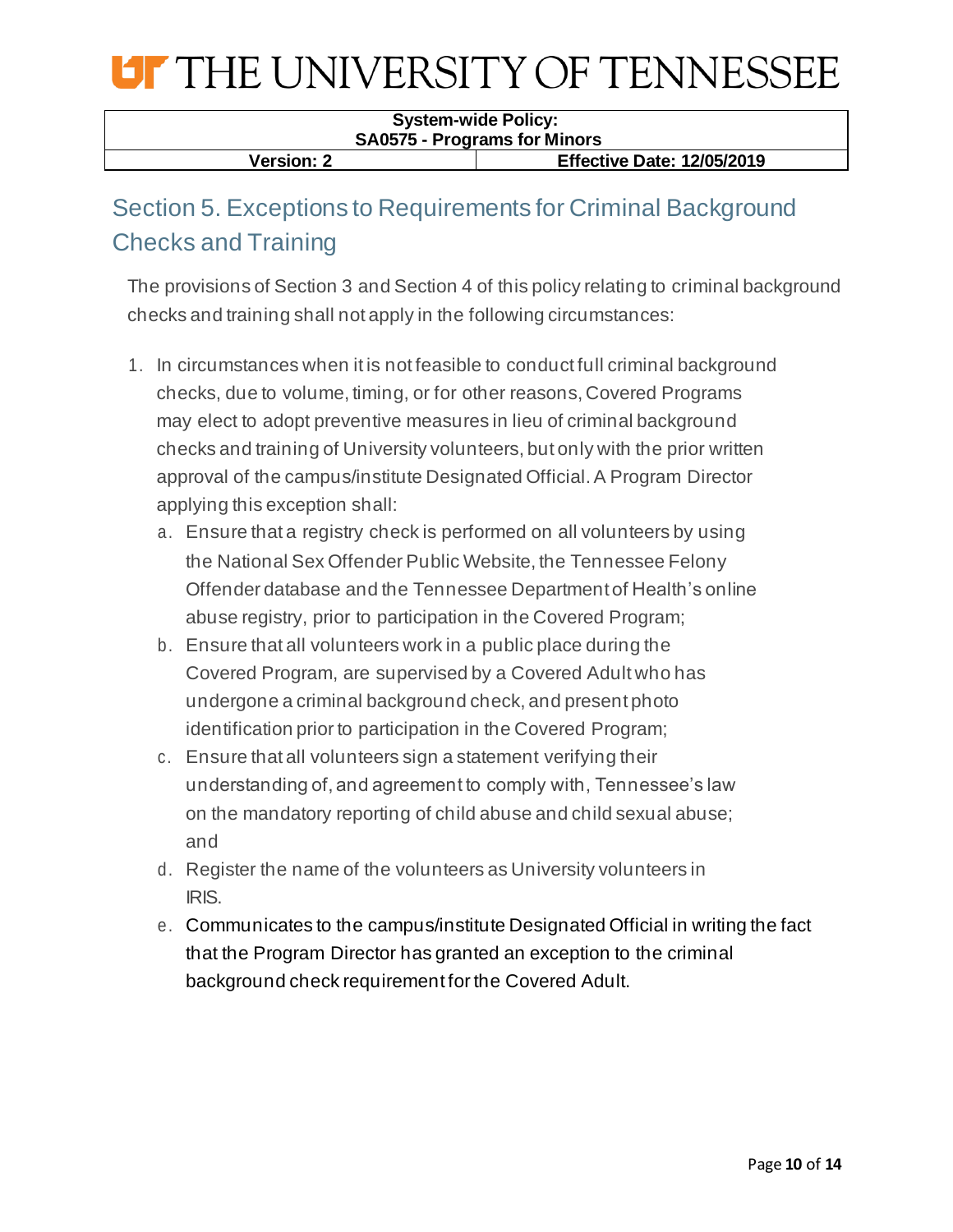

#### **System-wide Policy: SA0575 - Programs for Minors Version: 2 Effective Date: 12/05/2019**

## Section 6. Campus/Institute Policies Relating to Covered Programs Sponsored by a University Unit

Each campus and institute shall establish a policy relating to Covered Programs sponsored by a University Unit. The policy shall address the following subjects with respect to Covered Programs sponsored by a University Unit, as appropriate based on the nature and duration of the Covered Programs:

- 1. Transportation of minors;
- 2. Emergency procedures, including but not limited to plans for notifying a minor's parent/legal guardian in case of an emergency and plans for weather emergencies if the Covered Program will be using University property for which no such plans are in place;
- 3. Restrictions on access to and supervision of minors, including prohibition of one-on-one unsupervised contact with minors unless approved in advance by the Designated Official. The Designated Official shall approve if the contact is essential to the program and confirms that the person interacting with the minor is a Covered Adult who has undergone a background check and completed the training described in Section 4.
- 4. Restrictions on physical contact and communication by Covered Adults with minors based on the age of the minors and the nature of the Covered Program's activities;
- 5. Appropriate forms, including permission forms, medical contact information, and liability waivers, approved by the Office of the General Counsel;
- 6. First aid, medical treatment, and medication dispensation; and
- 7. For Covered Programs with overnight stays:
	- a. Identification to be worn by Covered Adults and Covered Program participants;
	- b. Curfews;
	- c. Code of conduct for participants; and
	- d. Residential supervision and visitation.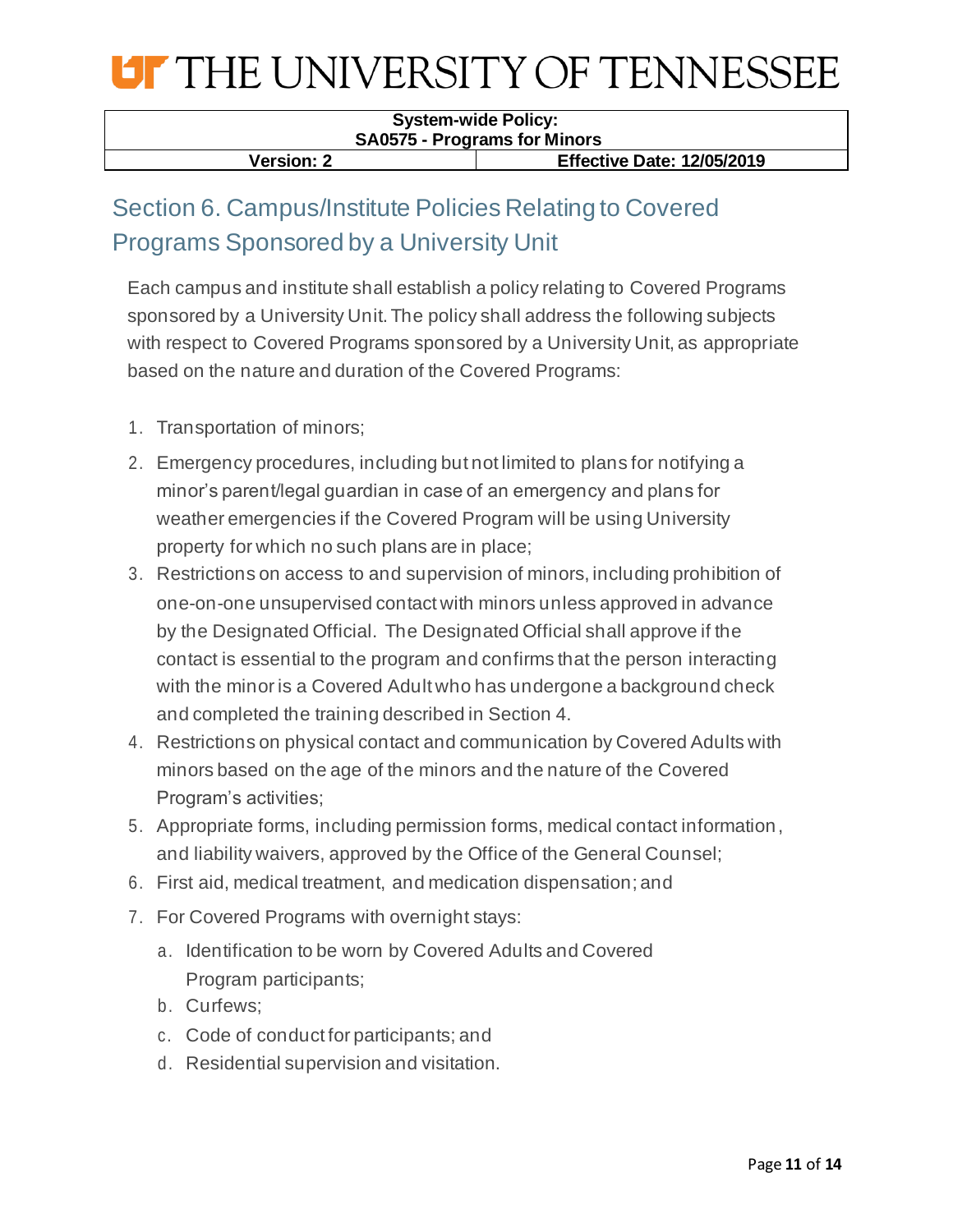

| <b>System-wide Policy:</b>          |                                   |
|-------------------------------------|-----------------------------------|
| <b>SA0575 - Programs for Minors</b> |                                   |
| <b>Version: 2</b>                   | <b>Effective Date: 12/05/2019</b> |

8. If applicable, Covered Programs shall comply with University of Tennessee System [Policy SA 550](https://universitytennessee.policytech.com/dotNet/documents/?docid=183) regarding minors in laboratories and shops.

The Designated Official is responsible for monitoring the compliance of Covered Programs with the campus/institute policy.

The campus and institute policies described in this Section 6 shall be submitted to the Office of the General Counsel for review and approval prior to implementation.

## Section 7. Requirements Relating to Covered Programs Not Sponsored by a University Unit

If the sponsor of a Covered Program is not a University Unit, the Program Director shall require the sponsor of the Covered Program to sign an agreement to indemnify and hold harmless The University of Tennessee for the acts or omissions of program participants or the sponsor's employees or agents. A copy of the completed agreement shall be forwarded to the campus/institute Chief Business Officer and the Designated Official. This requirement does not apply to a governmental entity prohibited by law from entering into an indemnification agreement.

For Covered Programs not sponsored by a University Unit, the sponsoring entity is responsible for deciding whether to conduct criminal background checks on persons who are not University employees, contractors, or volunteers. However, the sponsoring entity may be required to provide documentation for any background checks conducted to the Designated Official.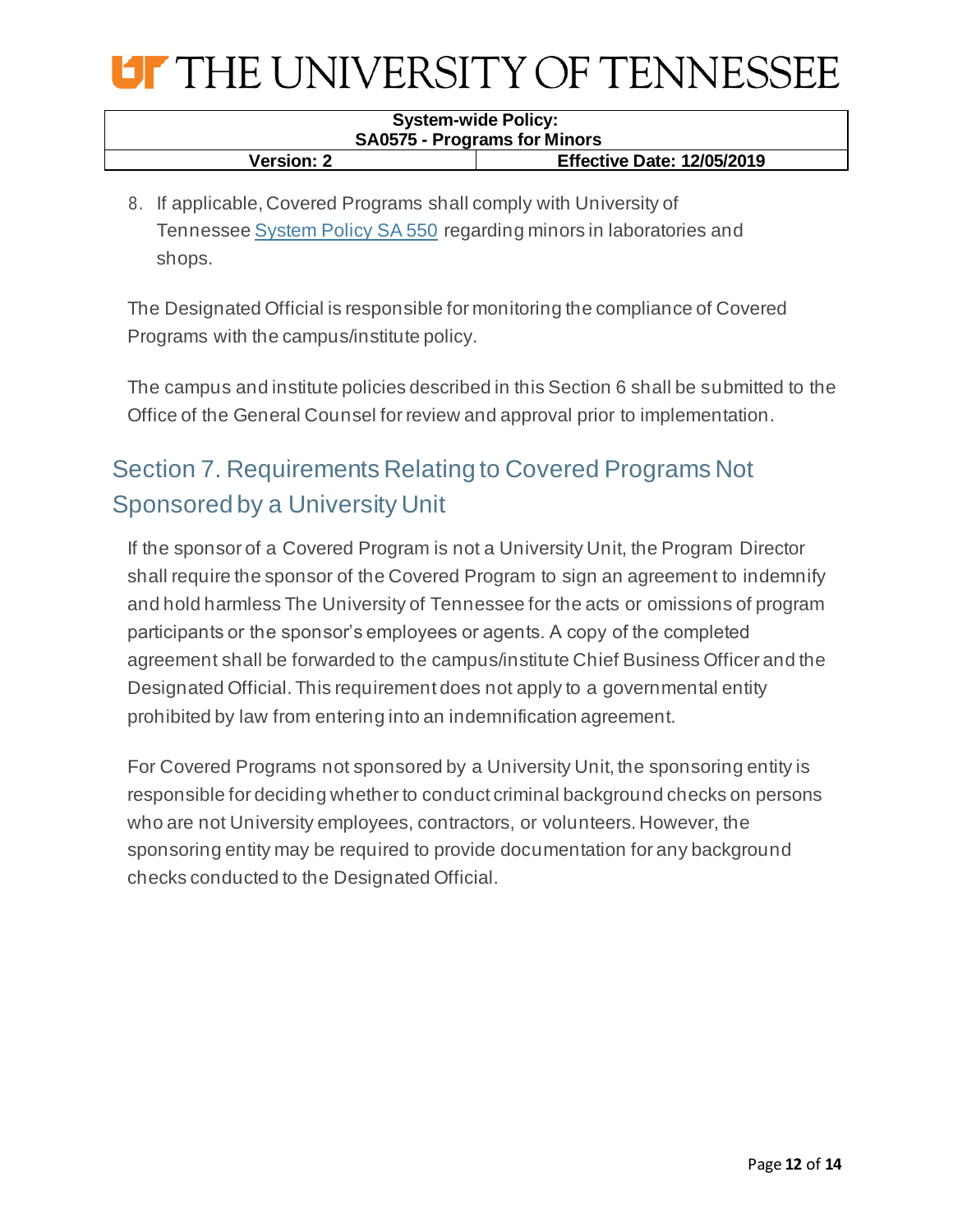

| <b>System-wide Policy:</b>                             |  |
|--------------------------------------------------------|--|
| <b>SA0575 - Programs for Minors</b>                    |  |
| <b>Effective Date: 12/05/2019</b><br><b>Version: 2</b> |  |

### Section 8. Approval and Monitoring of Covered Programs

Campuses and institutes shall centralize the review, approval, and monitoring of all Covered Programs under the Designated Official.

Periodically, the Office of Audit and Compliance shall assess the adequacy and effectiveness of this policy and the policies of campuses and institutes referenced in Section 6; assess compliance with this policy and with campus and institute policies; and make recommendations to management for the improvement of policies and procedures.

Campus and institute Designated Officials are responsible for determining how to monitor and assess their programs (e.g., by conducting peer reviews within or external to the University or by engaging external consultants). To ensure program effectiveness, the Designated Officials should meet at least biennially to discuss the effectiveness of University and campus/institute policies and procedures and share best practices.

### Section 9. Sanctions for Failing to Comply with this Policy

Employees should report violations of this policy (other than violations involving child abuse or child sexual abuse, the reporting of which shall be in compliance with Section 2 of this policy), or a campus/institute procedure that implements this policy, to their supervisor, the Designated Official, the Office of the General Counsel (865-974-3245), Office of Audit and Compliance (865-974-6611), or the State of Tennessee audit hotline (1-800-232-5454).

A Covered Program in violation of this policy may be denied permission by the campus Designated Official in consultation with General Counsel and Human Resources, to continue operation in connection with The University of Tenn essee. Any violations of this policy by an individual will be handled in accordance with other applicable University policies and procedures, which for University employees may include disciplinary action up to and including termination of employment. In addition, a person who fails to comply with Tennessee laws on mandatory reporting of child abuse and child sexual abuse can face criminal prosecution.